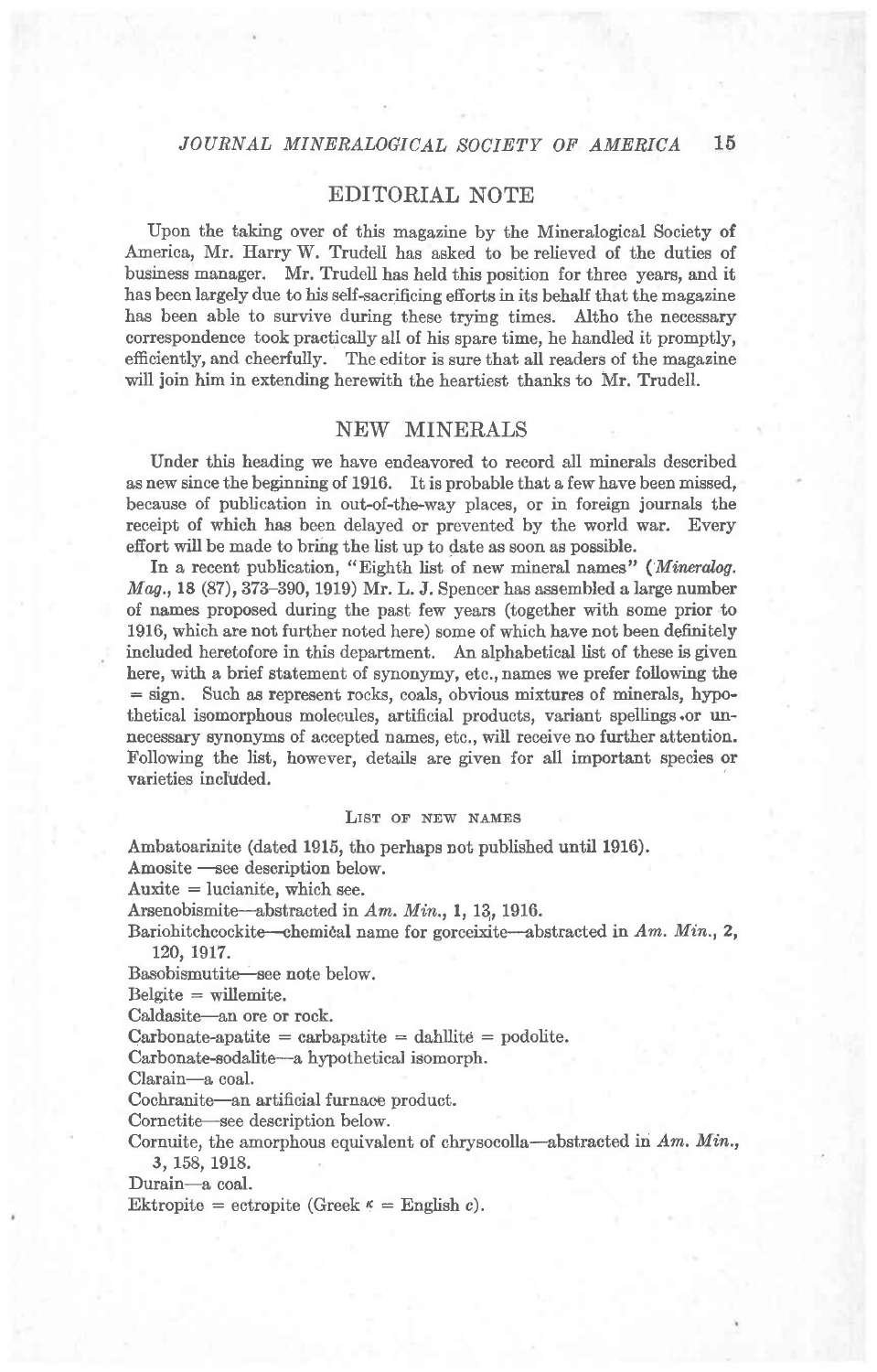Ferroludwigite-chemical name for ludwigite-abstracted in  $Am$ .  $Min$ , 2, 69. 1917.

Fornacite, correct spelling of furnacite.

Framesite-a variety of bort; seems hardly deserving of a special name.

Fusain-a coal.

Ifematogelite, a simplified spelling of haematogelite.

 $H\ddot{o}gbomite = hoegbomite$  (Swedish  $\ddot{o} =$  English  $oe$ ).

 $Hydrowollastonite = \text{crestmoreite} + \text{riversideite}.$ 

Iron-sarcolite-a hypothetical isomorph.

Kalioalunite-chemical name for alunite-abstracted in  $Am.$   $Min.$ , 2, 120, 1917.

Kaliohitchcockite-a hypothetical isomorph-abstracted in Am. Min., 2, 120, 1917.

Katoptrite = catoptrite (Greek  $\kappa =$  English c).

Lithargite, the correct form of the chemical name litharge when applied to a mineral. Am. Min., 2, 19, 1917.

Lucianite-see description below.

 $Lusitanite = \text{spencerite}.$ 

 $Manganalmandine = manganiferous almandite.$ 

Natrohitchcockite-a hypothetical isomorph-abstracted in  $Am$ . Min., 2, 120, 1917.

Paredrite = impure rutile-abstracted in Am. Min., 1, 53, 1916.

Soda-sarcolite-a hypothetical isomorph.

Strontiohitchcockite---chemical name for hamlinite or goyazite---abstracted in Am. Min., 2, 120, 1917.

Sulphate-apatite  $=$  sulfate-apatite—a hypothetical isomorph—abstracted in Am. Min., 3, 178, 1918.

Sulphatic cancrinite  $=$  sulfatic cancrinite-a member of an isomorphous series-abstracted in  $Am.$   $Min., 2, 13, 1917.$ 

Sulphurite = sulfurite (Latin f is not English ph).

Trainite-a mixture of vashegyite and colloidal laubanite-abstracted in Am. Min., 1, 15, 1916.

 $T$ urite  $=$  turyite—see note below.

Vitrain-a coal.

Xanthochroite-the amorphous equivalent of greenockite-abstracted in Am. Min., 3, 158, 1918.

Zirkite-trade name for an ore or rock.

## Amosite

A. L. Hall: The mode of occurrence of asbestos in the Transvaal. Trans. Geol. Soc. S. Africa,2l, 1-36, 1918.

NAME: After the initial letters of the company, "Asbestos Mines of South Africa."

PHYSICAL PROPERTIES: Color gray to white; structure fibrous; system monoclinic.

CHEMICAL PROPERTIES: An iron amphibole; represents either crocidolite lacking the usual blue color, or cummingtonite-gruenerite.

OCCURRENCE: Mined for asbestos in the Lydenburg and Pietersburg districts. S. G. G. G.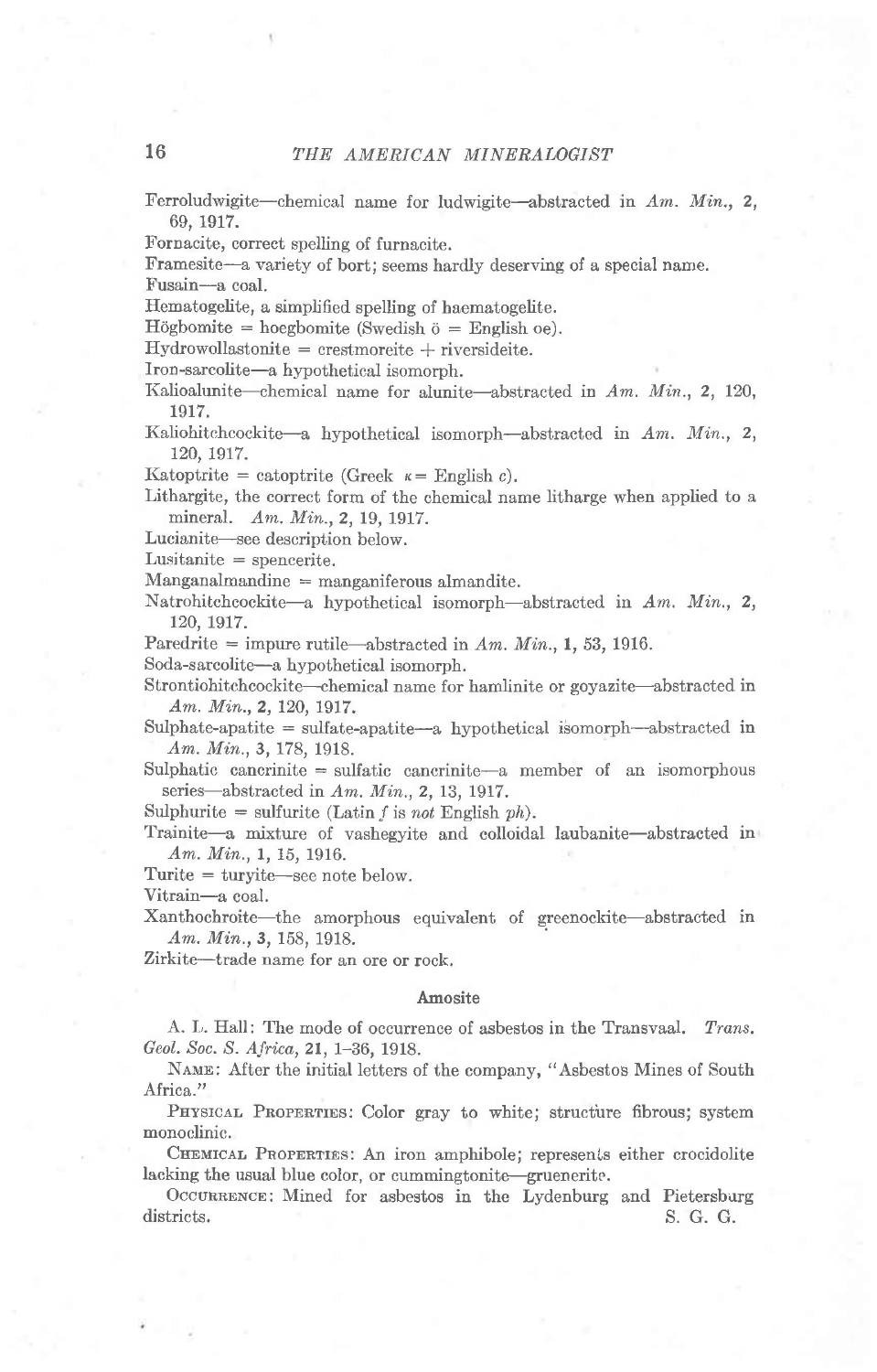### Basobismutite

K. A. Nenadkevich: The bismuth minerals of the Transbaikalia. Bull. acad. sci. Petrograd, 7, 447-454, 1917. [Original not seen.] Abstracted, from Chem. Abstr., in Am. Min., 4 (3), 29, 1919; this mineral was mentioned without name in the abstract, but Mr. Spencer (paper above cited) notes that the above name was applied to it.

NAME: From the composition, basic bismuth carbonate.

PHYSICAL PROPERTIES: Apparently not specially described.

CHEMICAL PROPERTIES: Analysis shows the formula to be  $2Bi<sub>2</sub>O<sub>3</sub>CO<sub>2</sub>H<sub>2</sub>O$ . OCCURRENCE: As a cement between beryl crystals from the Sherlov Mountains. E. T. W.

## **Cornetite**

G. C6saro: (Preliminary announcement, without name) A new mineral from Katanga. Ann. Soc. Geol. Belg., 39, B 241, 1912. (Description, also without name.) Ann. Soc. Geol. Belg., 39, Annexe rel. Congo Belge, 41-48, 1912. H. Buttgenbach: In "Les Minéraux et les Roches" (Liege, 1916), p. 452; cited by Spencer, Min. Mag., 18  $(87)$ , 376, 1919. [Original not seen.]

NAME: After Jules Cornet, who presumably first collected the mineral.

## CRYSTALLOGRAPHIC PROPERTIES

System: Rhombic;  $a:b:c= 0.9844:1:0.7679$ ; or 0.9771 : 1:0.7872 in another orientation, to bring out relationships with certain other minerals. Forms: first orientation, (110), (102), (111), (221).

## PHYSICAL AND OPTICAL PROPERTIES

Color: blue, somewhat greenish; hardness  $= 5.5$ ; mean refractive index around 1.7; double refraction very strong, around 0.120; extinction straight;  $2E = 55^{\circ}$ ; sign-; optic axial plane (001), with  $Bx_a \perp (100)$ .

## CHEMICAL PROPERTIES

Amount of material available too small for quantitative analysis, but qualitative tests show it to be essentially a phosphate of copper and cobalt, with a little arsenic but no vanadium. From the similarity of the crystallization and optical properties to those of libethenite, olivenite, herderite, etc., its formula is probably:  $(Cu, Co)$   $(OH)PO<sub>4</sub>$ .

#### OCCURRENCE

On limestone, etc., from Katanga, Belgian Congo. E. T. W.

#### Echellite

See American Mineralogist,  $5, 1-3, 1920$ .

## Lambertite

S. C.Lind and C. W. Davis: A new deposit of uranium ore. Science, 49, 441-443, May 9, 1919.